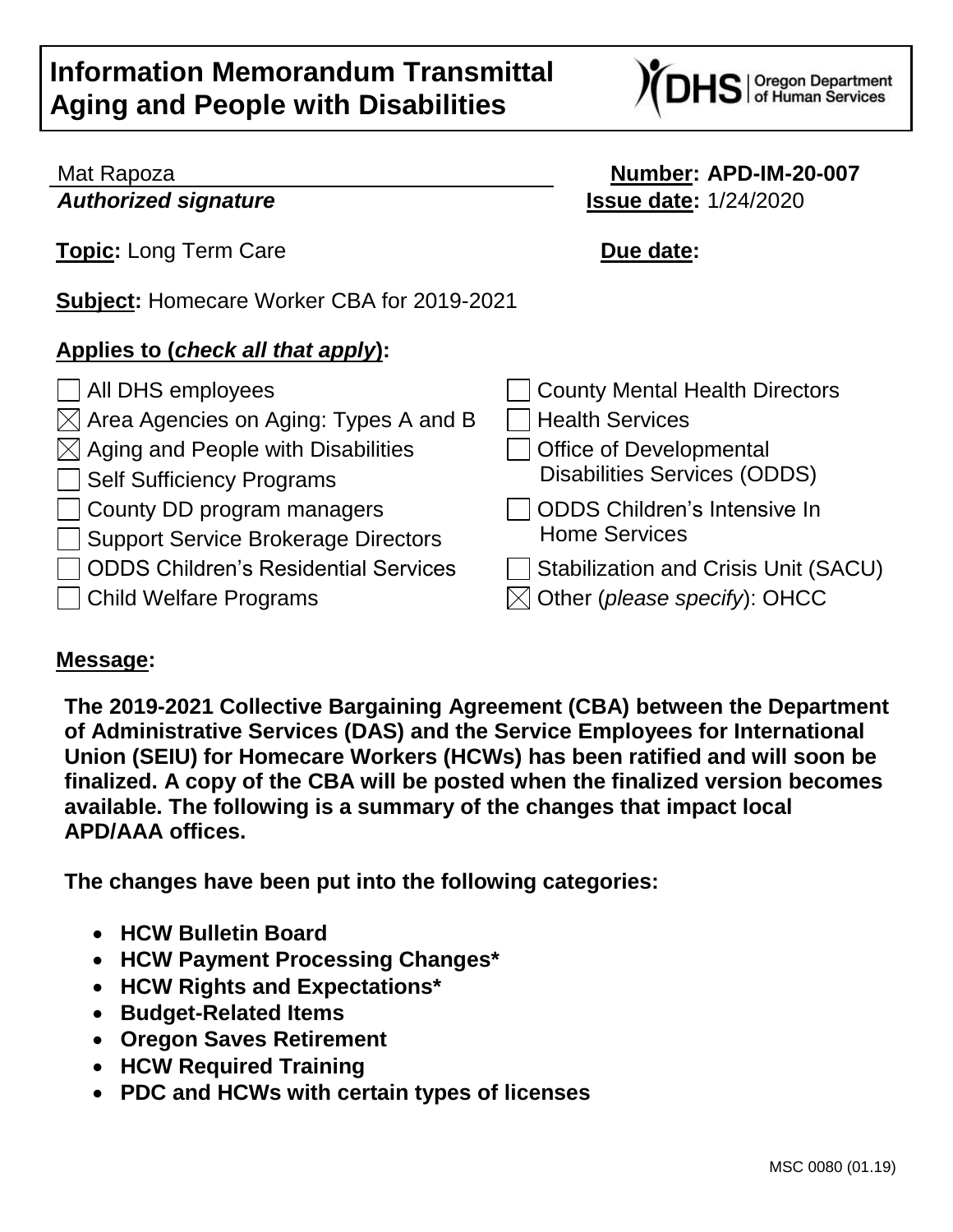**\*Policy Transmittals will be released to provide additional details on how to implement any required changes. It is important that process changes ARE NOT MADE until the Policy Transmittals have been released.**

#### **HCW Bulletin Board:**

SEIU bulletin boards must be permitted in local APD/AAA offices that HCWs visit if permitted by the facility owner/manager. The size of the bulletin board is no more than 2'x3'.

#### **HCW Payment Processing Changes:**

HCW vouchers may be accepted through secure email or fax.

A copy of the HCW date-stamped voucher must be provided when the HCW personally delivers the voucher to a staff person in a local office.

A HCW may be entitled to a late payment fee of \$20 per day when a HCW is not paid timely due to an administrative error. HCWs must be referred to their Member Resource Center to initiate this request.

#### **HCW Rights and Expectations:**

HCWs must be prior authorized before they begin working for a consumer. Prior authorization includes any of the following: Form 4105, task list, or voucher. A prior authorization may be provided in person, secure email, or mail. An HCW may not be prior authorized unless they have an active provider number.

HCWs shall not submit claims for care provided that is not on their task list. HCWs can report such requests to the local APD/AAA office.

HCWs may not receive payment for any additional services for their consumeremployer. This includes Medicaid and non-Medicaid covered tasks.

HCWs may submit a voucher that is unsigned by consumer-employer when there is a threat to their safety. An unsigned voucher may be paid, upon review and approval by case management. Additionally, the HCW must immediately resign from providing services to that consumer-employer.

HCWs may request ADA accommodations from their consumer-employer or to the Oregon Home Care Commission (OHCC).

#### **Budget-Related Items:**

HCWs will receive a pay increase of \$0.35 per hour, which was effective January 5<sup>th</sup>, 2020. A second pay increase is expected to occur in July 2020.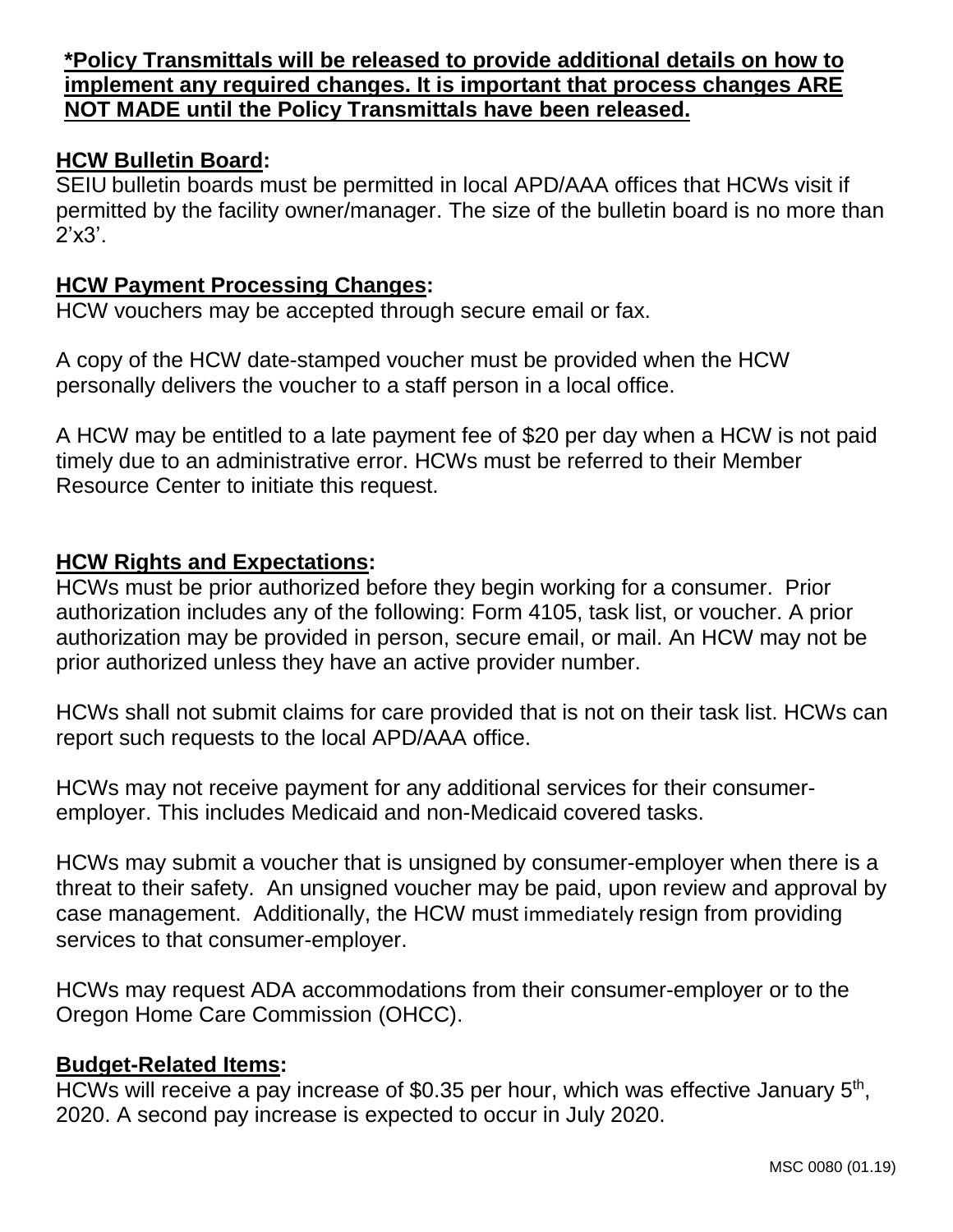The OHCC shall provide written confirmation of a HCW's [Difficulty of Care Exemption](https://www.irs.gov/individuals/certain-medicaid-waiver-payments-may-be-excludable-from-income) status if requested by the HCW. HCWs can submit their requests to [OHCC.CustomerRelations@dhsoha.state.or.us.](mailto:OHCC.CustomerRelations@dhsoha.state.or.us)

HCWs will receive a second pay increase at a later day. This information will be provided in a future transmittal.

### **Oregon Saves Retirement**

Implement the [Oregon Saves](https://www.oregonsaves.com/) retirement benefit at the same time as the second HCW pay increase. Additional details on this benefit will be provided in a future transmittal.

#### **HCW Required Training:**

Completed Professional Development Certificates (PDC) are valid for 52 payment cycles (approximately 2 years) or at the end of the pay period where the certification or CPR/First Aid expires.

Workers with their Professional Development Certification should submit their new CPR/First Aid certification card to [CERTIFICATIONS.OHCC@dhsoha.state.or.us.](mailto:CERTIFICATIONS.OHCC@dhsoha.state.or.us) If the HCW submits their CPR/First Aid certification card to the local APD/AAA office their PDC may end if it is not received by the OHCC **one month** prior to the CPR/First Aid certification end date.

HCWs who have questions about any OHCC certifications should send their questions to [CERTIFICATIONS.OHCC@dhsoha.state.or.us.](mailto:CERTIFICATIONS.OHCC@dhsoha.state.or.us)

#### **PDC and HCWs with certain types of licenses:**

HCWs who have a current (not expired) Oregon Certified Nursing Assistant (CNA) certification, License Practical Nursing (LPN) or Registered Nursing License (RN) may substitute their certification/license for the PDC Safety-Type Courses and the PDC Elective Courses with their initial PDC application. HCWs with these licenses will be required to complete and pass the following courses:

- Keeping it Professional;
- Working Together; and
- Helping Caregivers Fight Fraud and Abuse.

Renewals will follow the prescribed renewal process for PDC.

For more information about Professional Development Certification visit the OHCC website:[https://www.oregon.gov/DHS/SENIORS-DISABILITIES/HCC/PSW-](https://www.oregon.gov/DHS/SENIORS-DISABILITIES/HCC/PSW-HCW/Pages/Professional-Development-Certification.aspx)[HCW/Pages/Professional-Development-Certification.aspx](https://www.oregon.gov/DHS/SENIORS-DISABILITIES/HCC/PSW-HCW/Pages/Professional-Development-Certification.aspx)